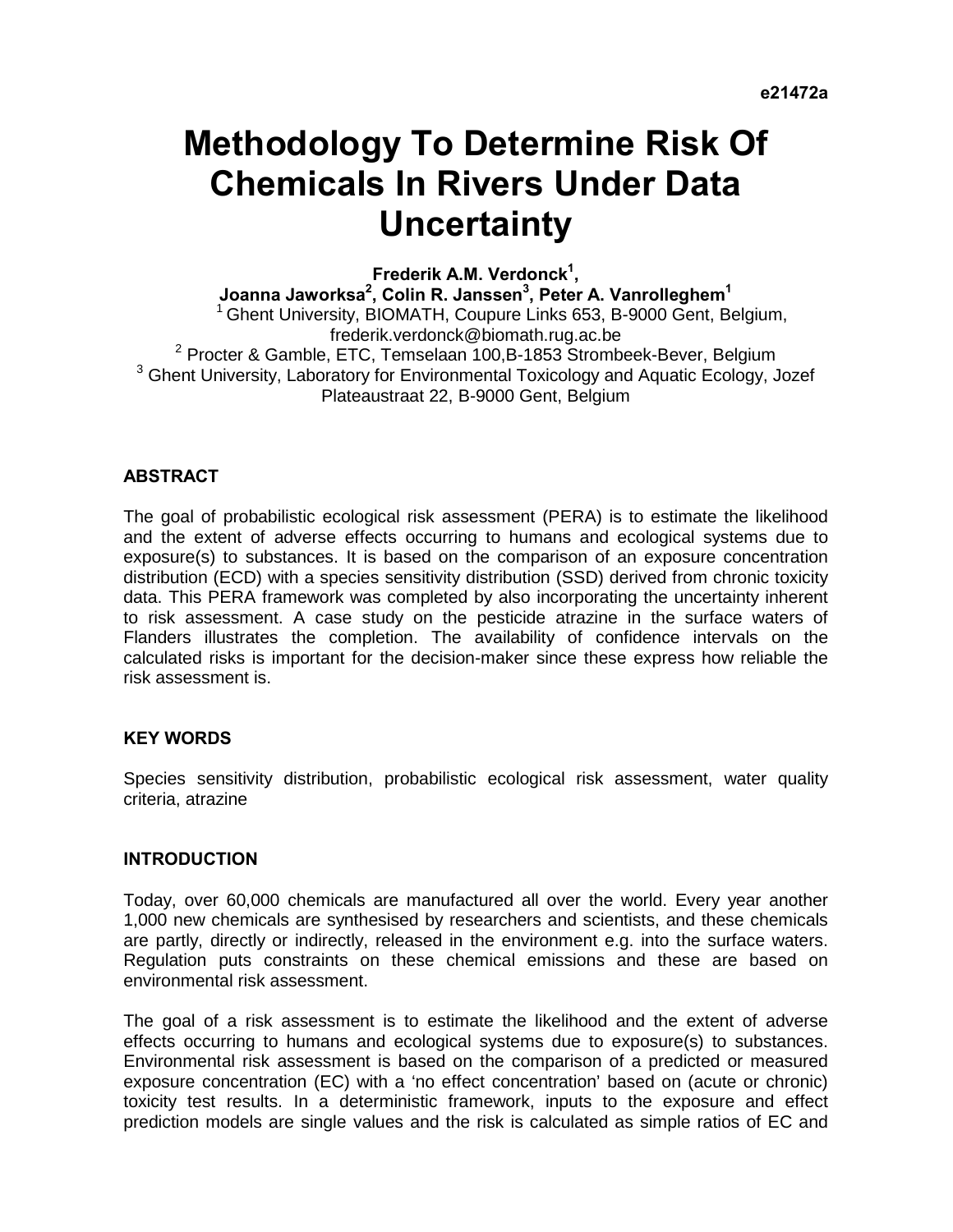effects. In a probabilistic framework, the environmental concentration (EC) and species sensitivity (SS) are treated as random variables taken from probability distributions (respectively ECD and SSD) which are combined to give a risk distribution.

In these types of risk assessments, the distinction between data uncertainty and variability must be made. Variability represents inherent heterogeneity or diversity in a wellcharacterised population. Fundamentally a property of nature, variability is usually not reducible through further measurement or study. Temporal and spatial variations of chemical concentrations can be captured in a variability distribution, called Exposure Concentration Distribution (ECD). Various species sensitivities towards a chemical can also be captured in a variability distribution called Species Sensitivity Distribution (SSD). These distributions are also used in water quality standard setting (e.g. in EU environmental risk assessment practices). In Figure 1, an example of a cumulative variability distribution is visualised by the black line.



**of a data set** 

Uncertainty represents partial ignorance or lack of perfect information about poorly characterised phenomena or models (e.g. sampling or measurement error), and can partly be reduced through further research (Cullen and Frey 1999). In Figure 1, the uncertainty is visualised as a grey band around the cumulative variability distribution function. For each percentile of the variability distribution, an uncertainty or confidence interval can be calculated (i.e. the uncertainty distribution).

The characterisation of the risk of toxicants to species, when both EC and SS are variable and uncertain, is the central issue in Probabilistic Ecological Risk Assessment (PERA). The methodology is well developed in literature (Aldenberg et al. 2001). Among all risk calculation techniques available, one method was selected in this study: the risk quotient method.

The goal of this paper is to complete this PERA framework. Until now, only variability is considered. However, both EC and SS are characterised by uncertainty and variability, so risk should also be characterised by uncertainty and variability. Therefore, in this paper, the uncertainty will also be considered. Suppose, as an example, that the risk is 30%. A risk manager will feel more confident if he knows that the 90% uncertainty interval of that risk is between 25 and 35% rather than between 10 and 50%. A case study on the risk of atrazine in the surface waters of Flanders will be presented to illustrate the framework.

# **METHODS**

Given are an EC and an SS data set. Variability and uncertainty for the EC and SS can be characterised using parametric or nonparametric procedures (Verdonck et al. 2001). For the case study, the lognormal (i.e. a parametric) model was selected. Several methods exist to determine the uncertainty band. Here, the numerical bootstrap/Monte Carlo technique was preferred since the technique is easy to understand and implement.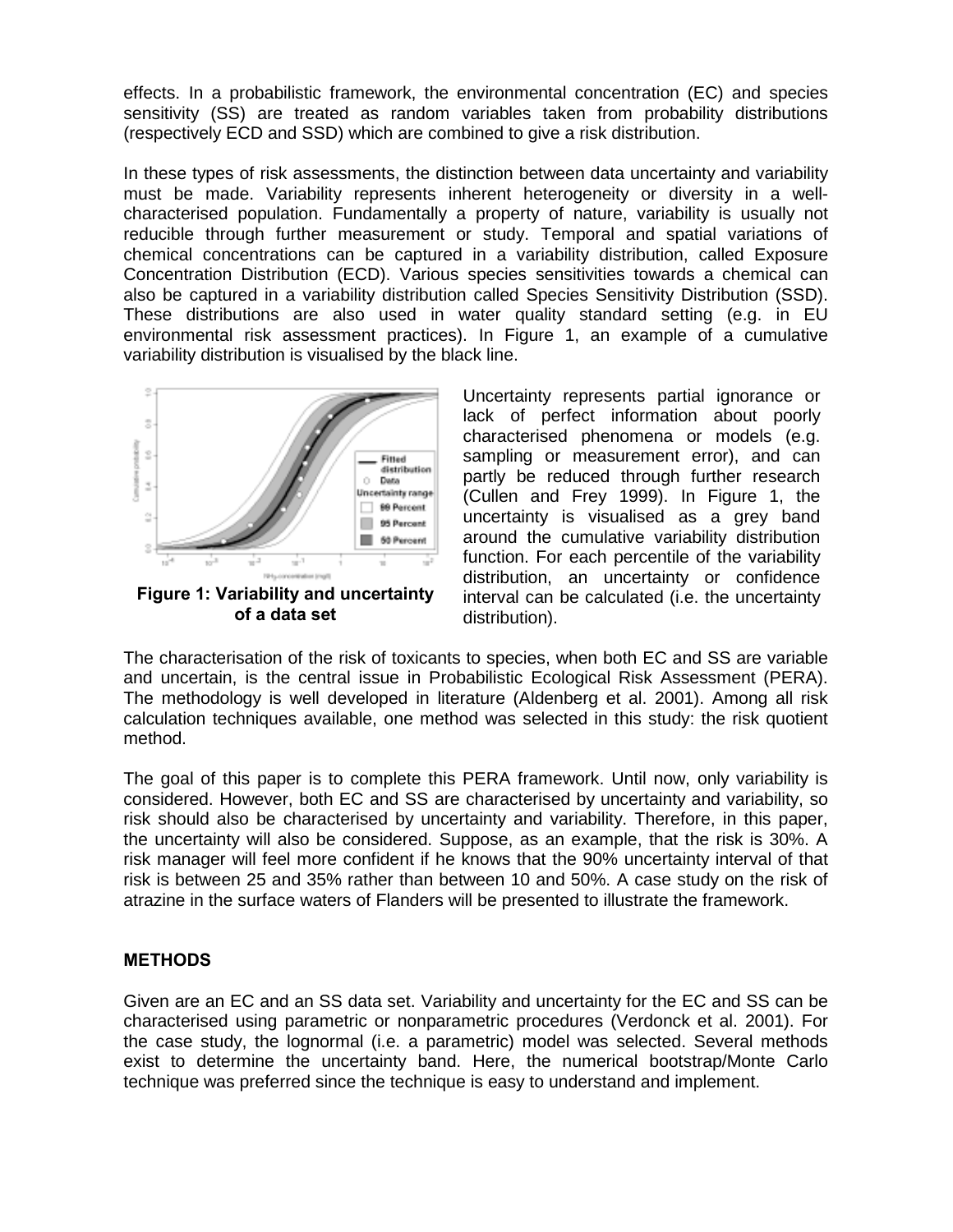# **Modelling The Risk Distribution When Only Variability Is Considered**

The probability of exceeding some randomly selected EC exceeding some randomly selected SS can be regarded as a measure of risk (Aldenberg et al. 2001). This can be written in formulae as:  $Risk = P(EC > SS)$ .

The quotient method is well described in literature (Burmaster and Bloomfield 1996) (Rai et al. 1996). The ecological quotient estimates are used to define risks to potential ecological receptors. In environmental risk assessment, this risk quotient is an index of risk calculated by dividing an exposure estimate (EC) by a toxicity value (SS). The nominator and denominator values are in the same exposure units (e.g. mg/l) so that the ratio is dimensionless. A critical value of the risk quotient may form the basis for some regulatory action, including possible collection of more information or performing a more refined analysis (Warren-Hicks and Moore 1995).

In a probabilistic framework, the EC and SS are regarded as probability distributions rather than point estimates. As a result, the quotient will also be a probability distribution (see Figure 2). The probability of EC exceeding SS is equal to the probability that the quotient EC/SS becomes larger than 1. This probability can be considered as a measure of risk of adverse effects. This percentage can also be visualised as a column chart (see Figure 2).



**Figure 2: Calculation of risk based on ECD and SSD** 

When lognormal distributions are assumed for the ECD and the SSD, the risk can be calculated analytically. The result of a quotient of two lognormal distributions is again a lognormal distribution and its parameters can easily be calculated using the following equations (based on Burmaster and Bloomfield (1996) and also found by Aldenberg et al. (2001)):

$$
\begin{aligned} \mu_{\text{Risk}} &= \mu_{\text{EC}} - \mu_{\text{SS}} \\ \sigma_{\text{Risk}} &= \sqrt{\sigma_{\text{EC}}^2 + \sigma_{\text{SS}}^2} \end{aligned}
$$

with  $\mu$  and  $\sigma$  respectively the mean and standard deviation of the log-transformed data

Two important remarks have to be made. First, an important condition for using these formulas is that EC and SS are independent variables, which is the case. Second, in order to assess overlap of ECD and SSD, both sets of values have to be compatible (Aldenberg et al. 2001). One cannot compare 96h toxicity tests to hourly fluctuating concentrations at a discharge point.

# **Modelling The Risk Distribution When Variability And Uncertainty Are Considered**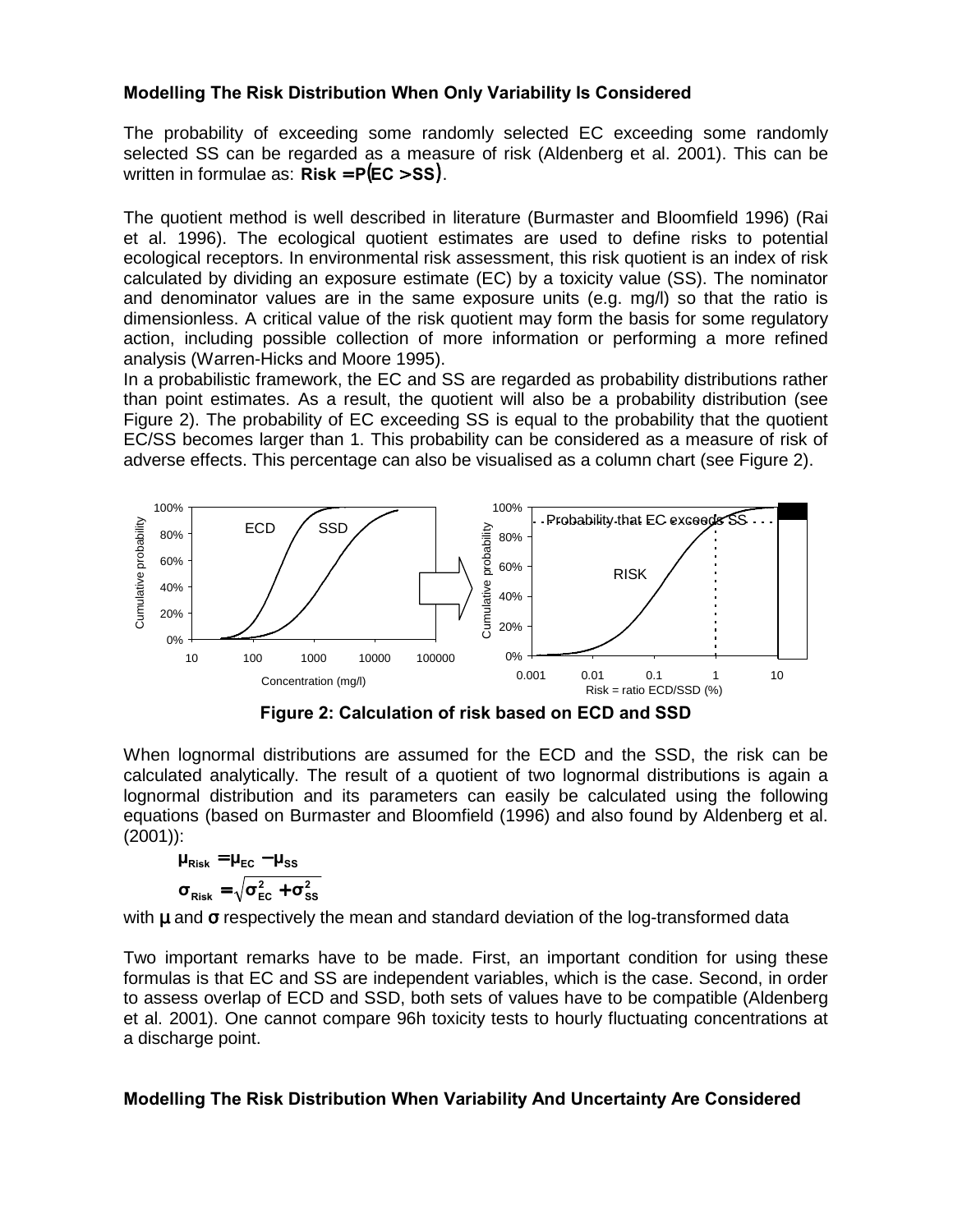Until now, only the variability of the ECD and SSD were considered. This resulted in a risk variability distribution. The ECD and SSD are also uncertain because of sampling error. Adding a Monte Carlo sampling loop to the risk calculation can capture the uncertainty. In each run, an ECD and SSD will be selected from their respective uncertainty bands and the risk distribution will be calculated. After many runs, the risk distribution will also have an uncertainty band (Figure 3).

Remark that other uncertainty issues still need to be solved such as lab to field extrapolation uncertainties of the SS, the representativeness of the species in an SSD, model uncertainty (for choosing the lognormal distribution)… but these are not characteristic for PERA.



**SSD** 

The risk distribution visualised as a column chart in Figure 3 can also be visualised as a pie chart as in Figure 4. The entire pie represents 100%. The grey shades indicate how large the risk is with a pre-defined certainty. The larger the white piece, the lower the risk is. The more black, the larger the risk is. The larger the grey parts are, the more uncertainty there is on the estimated risk. The example shows that the median risk is 23% (50% certainty) and there is 95% certainty that the risk is smaller than 45%.





# **CASE STUDY**

As an illustrative case study, probabilistic risks and their 90%-uncertainty intervals were predicted for the pesticide atrazine in the river catchments of Flanders in Belgium. Since atrazine is such a widely used herbicide and the chemical nature of this compound is persistent, it is considered a great potential for groundwater and surface water contamination. Therefore, it is frequently detected. The greatest risk of atrazine runoff occurs shortly after the application because it hasn't had time to adhere to the soil particles and is still at the surface of the soil (Lipishan and Lee 1996).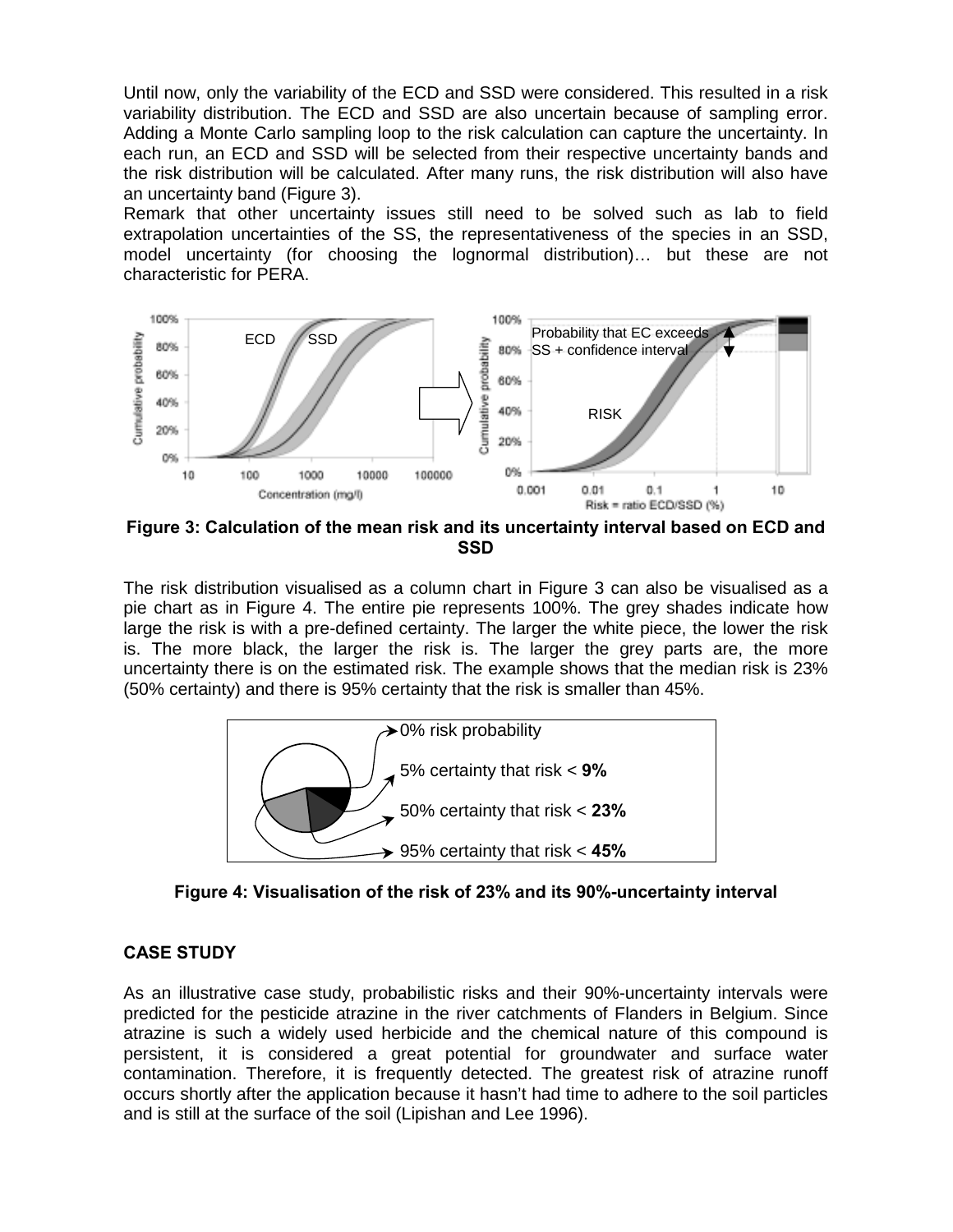The data set for the SSD consists of chronic toxicity values (NOEC: No Observed Effect Concentrations) and can be found in Versteeg et al. (1999). A lognormal distribution was assumed and fitted to the data. The fit was satisfactory.

The exposure concentrations were obtained from the Flemish environmental agency (VMM 2001). Atrazine was (mostly monthly) measured at 134 locations from 1991 till 2000. Only the reliable data from the years 1997 till 2000 were considered. It is assumed that this monitoring network is representative for all rivers in Flanders.

The cumulative empirical distribution function of all the EC is shown in Figure 5. A lognormal distribution was assumed and fitted to the data but the model does not fit very well to the data (see grey curve in Figure 5) because the data are left censored i.e. the value 50 ng/l is frequently observed.

This value corresponds with the detection limit of atrazine. Censored data can be handled in different ways. Govaerts et al. (2001) recommends to replace every value below the detection limit with a random number between zero and the detection limit (here 50). After the correction for censoring, the lognormal distribution now fits very well to the data (see black curve in Figure 5). So, for every monitoring station, a lognormal distribution was fitted. The resulting ECD represents the variation (such as temporal) of the concentration for that station.



**Figure 5: Cumulative probability distribution of atrazine measurements in surface waters in Flanders** 

### **RESULTS FOR THE CASE STUDY**

The results of the local PERA of atrazine for all monitoring stations in the river networks of Flanders are visualised in Figure 6. Two monitoring stations in Alveringem and Aalter were selected for more detailed study. Their PERA is visualised in Figure 7.



**Figure 6: Atrazine risk in the catchments of Flanders (Belgium)**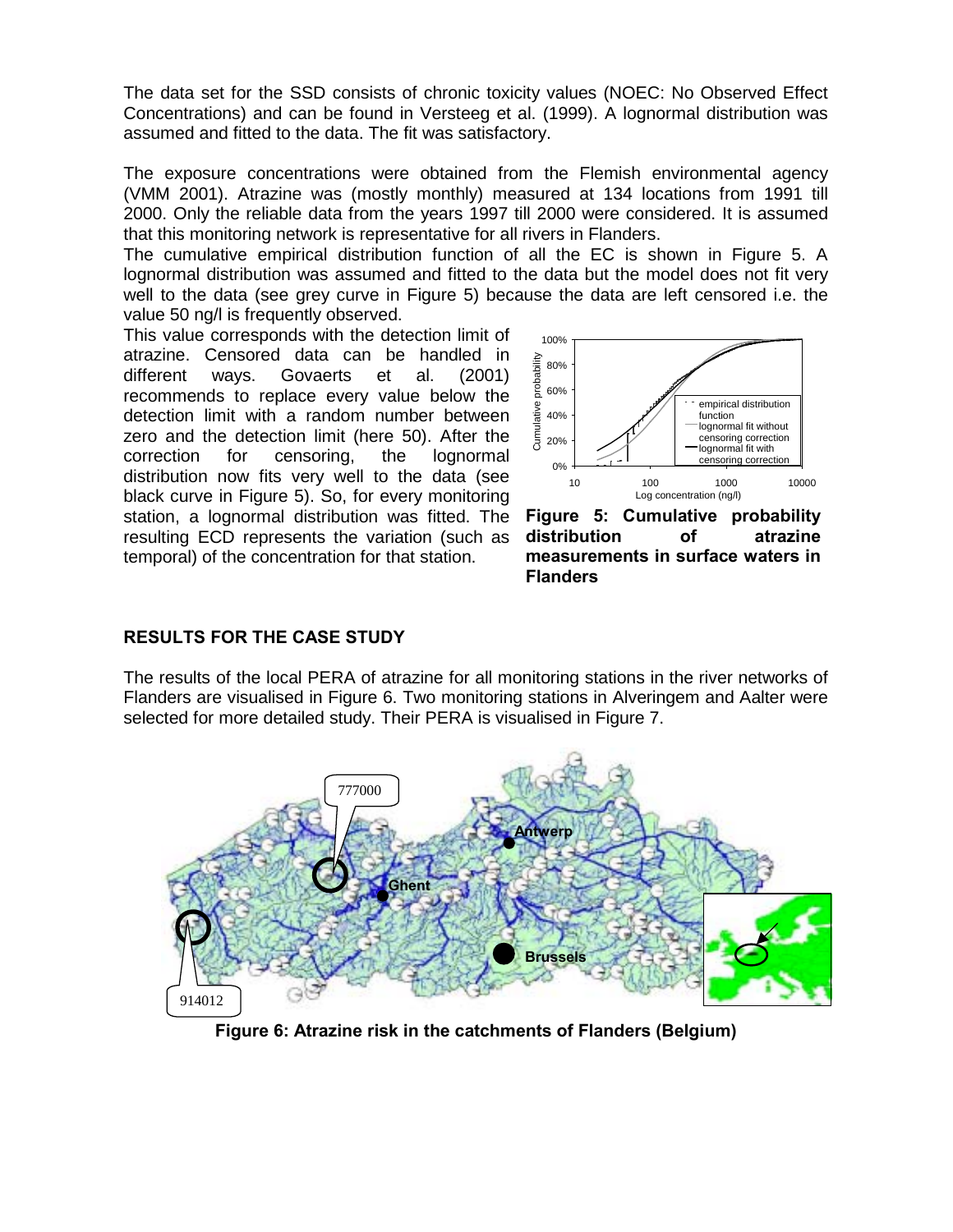

**Figure 7: ECD, SSD and the risk uncertainty distribution for the monitoring points in**  (a) the "Westsluisbeek" in Alveringem (VMM NR. 914012) and (b) the "kanaal van Gent naar Oostende" in Aalter (VMM NR. 777000)

## **DISCUSSION**

The results of the local PERA of atrazine in the basins of Flanders indicate that the predicted atrazine risks are around 1,6% for many monitoring locations. Most of the median risks are smaller than 5% and most of the upper risk 90% uncertainty intervals are smaller than 15%.

The first selected monitoring station (Alveringem) shows that the calculated risk is only a comparative measure. Despite the large overlap of the ECD and the SSD, the predicted mean risk is 15%. A better measure would be obtained when more attention is paid on the upper tail of the ECD and the lower tail of the SSD. The second selected monitoring station (Aalter) shows that the width of the uncertainty interval on the risk heavily depends on the uncertainty of the ECD (or SSD). The lack of more EC information results in a larger uncertainty interval for the risk.

The PERA framework improves transparency, credibility, it focuses data collection, it avoids worst-case assumptions, it improves decision support and, above all, it is more realistic compared to the current deterministic risk assessment approaches. As a result, this approach enables risk managers to evaluate the full range of variability and uncertainty instead of just using point estimates of exposure, effects and eventually risk.

# **CONCLUSION**

A framework for uncertainty analysis in probabilistic environmental risk assessment (PERA) was proposed and illustrated with a case study. The uncertainty or confidence intervals are important for the decision-maker since these express how reliable the risk assessment is. A probabilistic approach results in a more realistic environmental risk assessment and therefore improves decision support of individual chemicals.

#### **ACKNOWLEDGEMENTS**

This research was funded by a scholarship from the Flemish Institute for the Improvement of Scientific-Technological Research in the Industry (IWT).